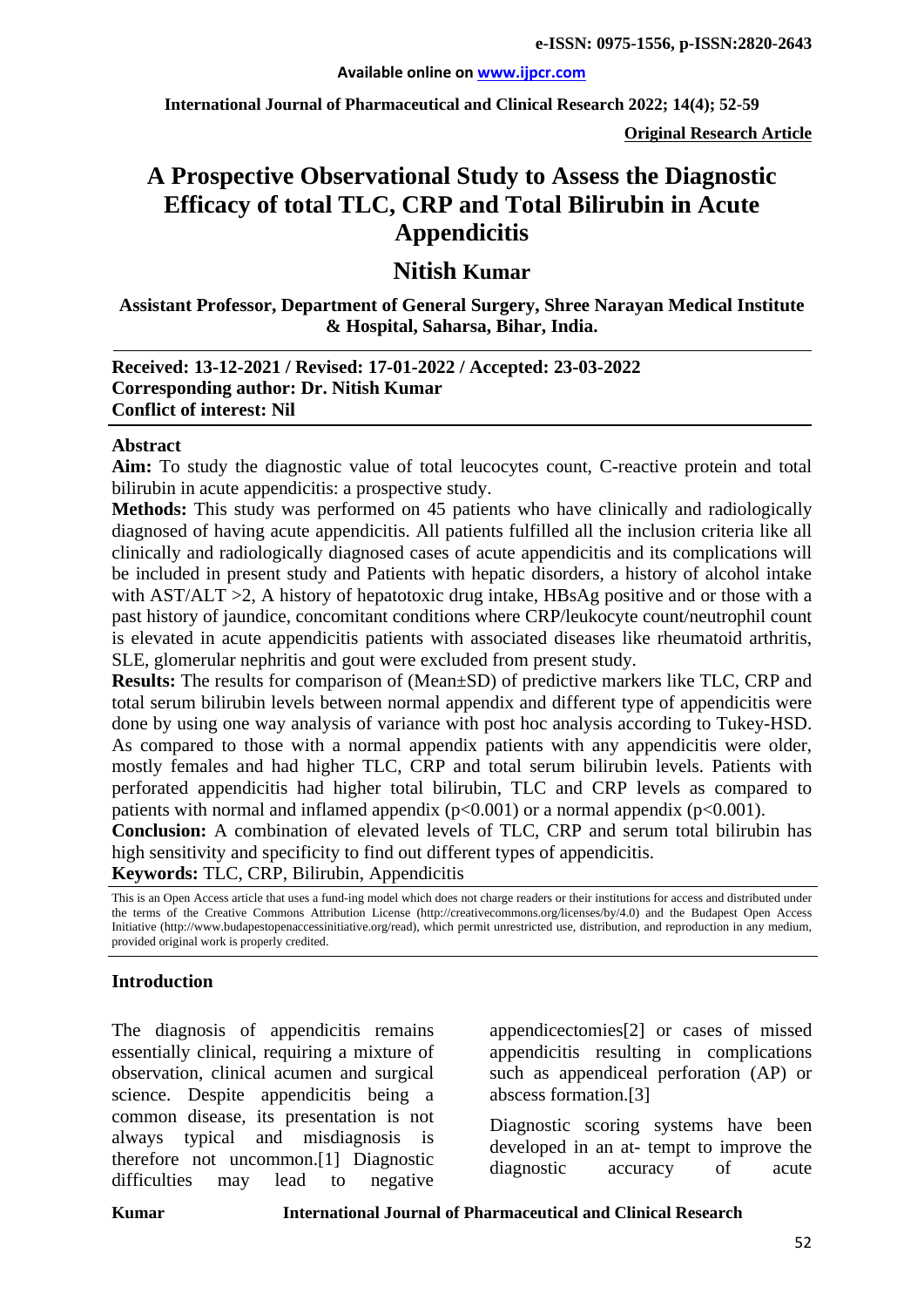appendicitis(AA).[4,5] The most prominent of these scores, developed by Alvarado,5 gives points for symptoms (migration of pain, anorexia, and nausea), physical signs (right lower quadrant tenderness, rebound tenderness, and pyrexia), and laboratory values (leukocytosis and left shift). Although these scores can help guide clinical thinking, they do not markedly improve diagnostic accuracy.[6] Other diagnostic aids including ultra- sound(USG), computed tomography(CT)[7] or even magnetic resonance imaging [MRI]),[8] do exist in order to help confirm the diagnosis or to guide the surgeon's decision on operative management or a period of observation when appendicitis is suspected.[9] However, these diagnostic adjuncts may be ex- pensive, may involve high radiation exposure, and may not always have accurate and reproducible results.[9]

The diagnostic and discriminatory role of white cell count (WCC) and C-reactive protein (CRP) in AA has been studied expansively but still remains contentious.[10–14] Literature points that a rise in serum bilirubin level in patients with clinically suspected appendicitis may be a predictor for perforation of appendix.[15]

It is well established that when microbes invade the body, leukocytes defend it. This leads to increase in the leukocyte count. Bacterial invasion in the appendix leads to transmigration of bacteria and the release of pro-inflammatory cytokines such as TNF-alpha, IL6 and cytokines. These reach the liver via Superior mesenteric vein (SMV) and may produce inflammation, abscess or dysfunction of liver either directly or indirectly by altering the hepatic blood flow.

In view of the above context, the present study was undertaken to determine the diagnostic accuracy of WCC, CRP and bilirubin, either individually or when combined, in the prediction of appendicitis and, especially, its complications (i.e. perforated appendicitis .

# **Material and methods**

This prospective study was carried out in the Department of General Surgery, Shree Narayan Medical institute and Hospital Saharsa, Bihar, India for 1 year.

# **Inclusion and exclusion criteria**

Clinically and radiologically diagnosed cases of acute appendicitis and its complications were included in present study.

Patients with hepatic disorders, a history of alcohol intake with  $AST/ALT >2$ , A history of hepatotoxic drug intake, HBsAg positive and or those with a past history of jaundice, concomitant conditions where CRP/leukocyte count/neutrophil count is elevated in acute appendicitis patients with associated diseases like rheumatoid arthritis, SLE, glomerular nephritis and gout were excluded from present study.

# **Methodology**

This study was performed on 45 patients who have clinically and radiologically diagnosed of having acute appendicitis. The study protocol was approved by institutional ethics committee human Clinical diagnosis of acute appendicitis was done by in the Department of Surgery, based on symptoms of pain, migration, nausea and vomiting, anorexia, fever and signs of peritoneal inflammation like right iliac fossa tenderness, rebound tenderness and guarding. Once acute appendicitis suspected than patient was subjected to routine investigations as per the hospital etiquette. Urine microscopy was done in all cases. Old patients will be subjected to further investigations as part of preanesthetic work up including X-ray chest, ECG etc. CRP, Total leucocyte count and Total bilirubin was done in all cases. TLC count of more than 11,000/ cumm was measured positive and total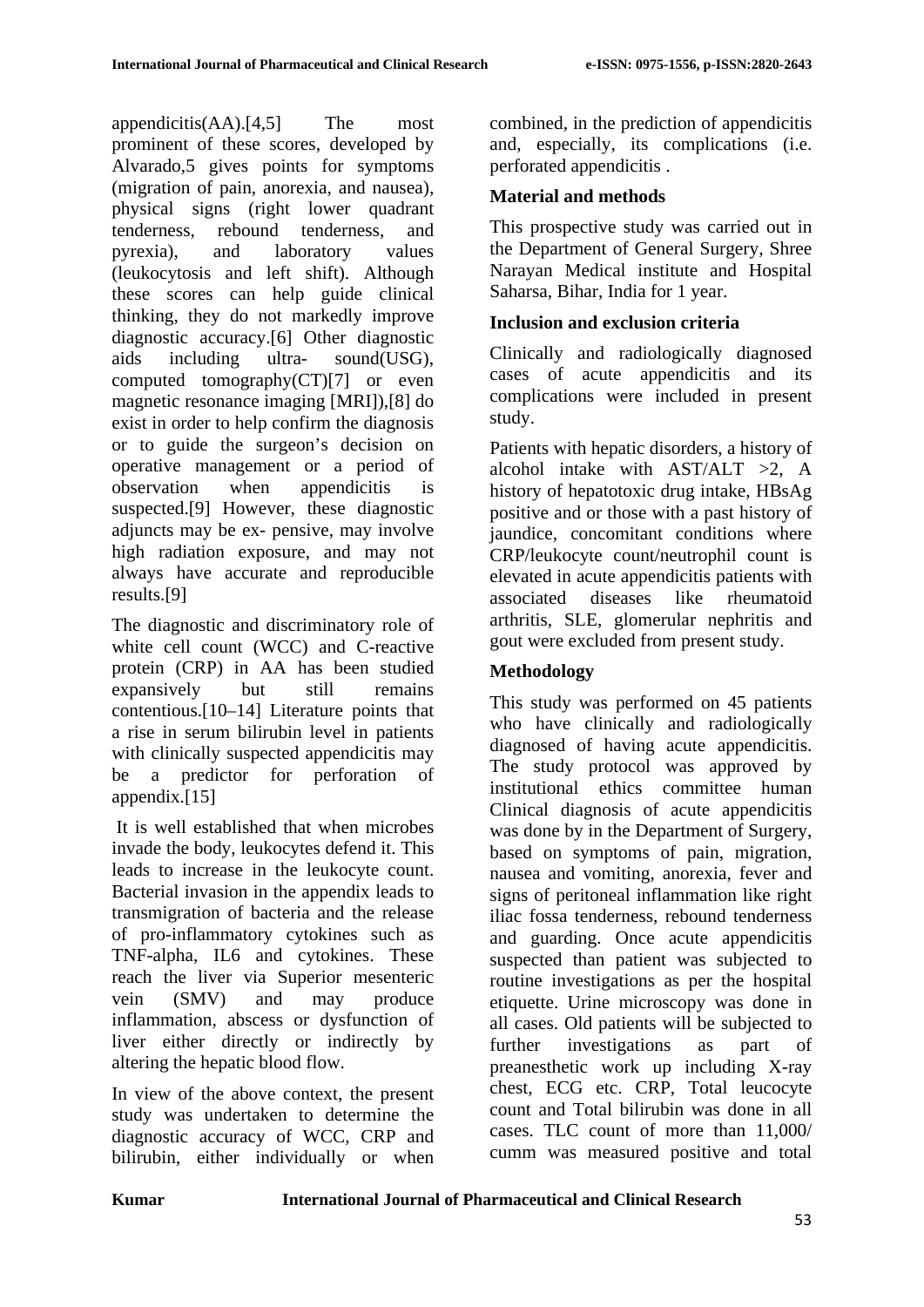bilirubin more than >1 mg was measured positive. Ultrasonography of abdomen was done in most of the cases to confirm diagnosis and rule out other causes of pain abdomen.CRP more than 6 mg/dl was measured to be positive. No special preparation of the patient will be required prior to sample collection by approved techniques. Patients with strong suspicion of acute appendicitis will be advised emergency appendicectomy. After obtaining consent, patients were operated, and the appendicectomy specimen will be sent for histopathological examination. The histopathology report was considered as the final diagnosis. The histopathologically positive cases among CRP positive group was measured true positives. The histopathologically negative cases in the same group were considered as false positives. The histopathologically positive case among CRP negative group was considering false negatives. The histopathologically negative cases in the same group were considered as true negatives. Similarly, TLC, Total bilirubin were also classified as true and false positives, and true and false negatives after correlating it with HPE reports. The

biochemical parameters like CRP, direct bilirubin, indirect bilirubin, total bilirubin, alkaline phosphates, and total protein were determined by enzymatic method using commercial available diagnostic kit on fully automated biochemical analyzer. The hematological parameters were estimated by five part hematological analyzer.

# **Statistical analysis**

Data was analyzed using Statistical package for social sciences (SPSS), version  $25.0$  The level  $p < 0.05$  was considered as significance.

# **Results**

The present study was done on 45 patients with mean age $\pm$ SD 25.56 $\pm$ 10.27. Out of 45 patients, 24 (53.3%) were male and 21 (46.6%) are female, thus female high proportion is seen in the present study. Appendicitis is most frequent in the age group of 21-30 years and <20 years of age group in this study. Appendicitis reaches its climax frequency in the teens and before 20 years of age. In advancing age decrease the frequency of appendicitis (Table 1, 2)

| Age Groups        | Numbers of patients | Percentage |
|-------------------|---------------------|------------|
| $10 - 20$         | $\overline{17}$     | 37.7%      |
| $21 - 30$         | 19                  | 42.2%      |
| 30-31             |                     | 13.3%      |
| 40-41             |                     | 4.4%       |
| >50               |                     | 2.2%       |
| Total             | 45                  | 100%       |
| Mean Age $\pm$ SD | $25.56 \pm 10.27$   |            |

**Table 1: Age of patients**

#### **Table 2: Sex of patients**

| Gender/Sex | Numbers of Patients/cases | Percentage |
|------------|---------------------------|------------|
| Male       |                           | 53.3 %     |
| Female     |                           | 46.6%      |
| Total      | 45                        | 100%       |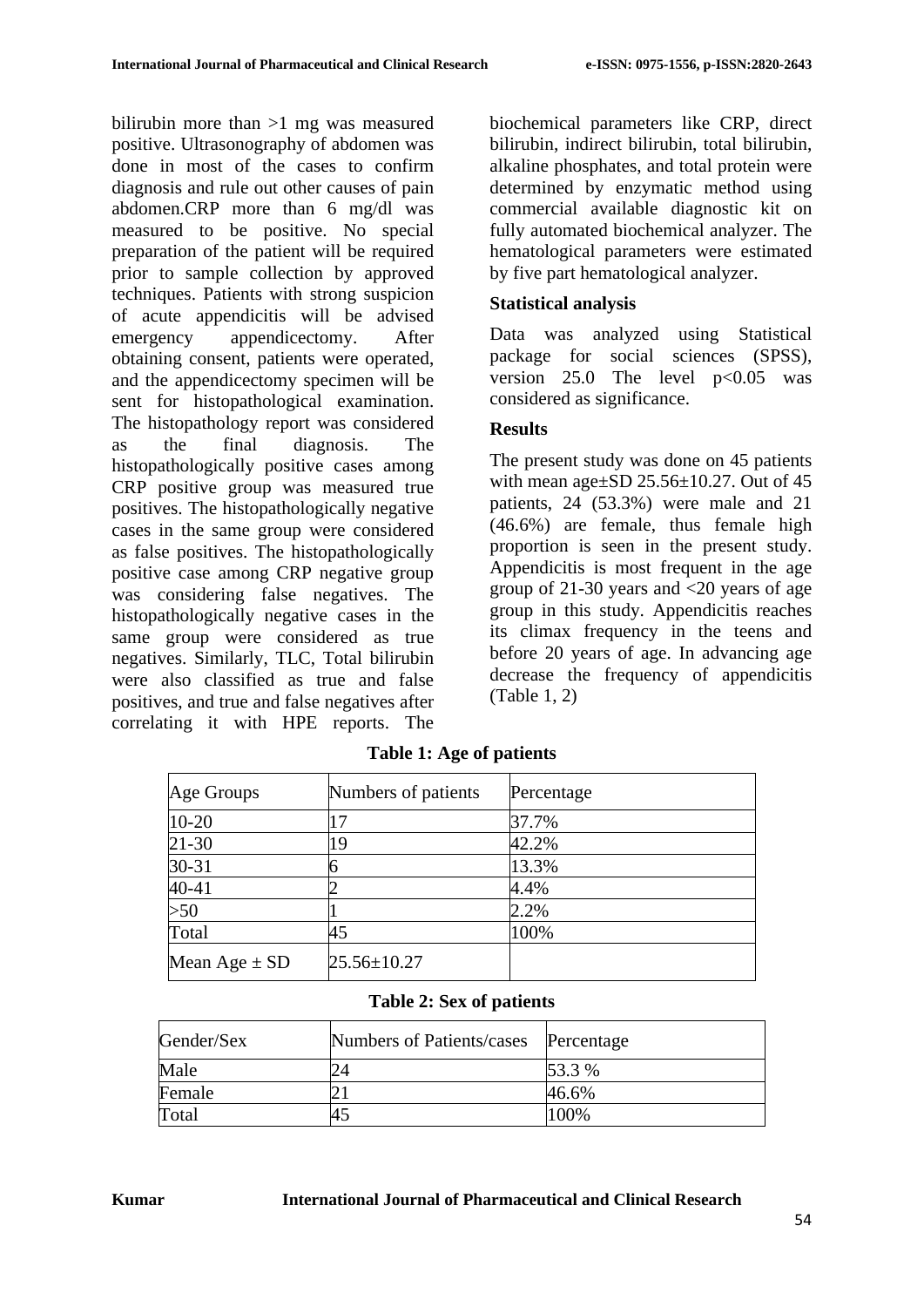Histopathological examination was done in all 45 patients. Based on histopathology and intra-operative findings the Inflamed

appendix was diagnosed in 32 (71.1%) patients, Gangrenous appendix in 5 (11.1%) patients and Perforated appendix 4 (8.8%) patients while 4 (8.8%) patients did not have any evidence of appendicular perforation or inflammation (normal appendix). All histological finding are shown in Table 3.

|                     | as per gender | Numbers of Patients/cases Total |          | cases Level of significance<br>As per chi-square test |  |
|---------------------|---------------|---------------------------------|----------|-------------------------------------------------------|--|
| Histopathology      | Male          | Female                          | $(n=45)$ |                                                       |  |
| Normal appendix     |               |                                 |          |                                                       |  |
| Inflamed appendix   | 8             | '4                              |          | $p > 0.05$ (NS)                                       |  |
| Gangrenous appendix |               |                                 |          |                                                       |  |
| Perforated appendix |               |                                 |          |                                                       |  |
| Total               |               |                                 |          |                                                       |  |

#### **Table 3: histopathology of appendix**

The results for comparison of (Mean±SD) of predictive markers like TLC, CRP and total serum bilirubin levels between normal appendix and different type of appen¬dicitis were done by using one way analysis of variance with post hoc analysis according to Tukey-HSD. As compared to those with a normal appendix patients with any appendicitis were older, mostly females and had higher TLC, CRP and total serum bilirubin levels. Patients with perforated appendicitis had higher total bilirubin, TLC and CRP levels as compared to patients with normal and inflamed appendix  $(p<0.001)$  or a normal appendix  $(p<0.001)$ . All significance of level between all different types of appendicitis was shown in table 4.

The subsequently part of the analysis related to choosing cut-off values for calculating sensitivity, specificity, positive predictive value (PPV) and negative predictive value (NPV) of TLC, CRP and total bilirubin for diagnosis of appendicitis. This was done by doing sensitivity analysis. The value with highest value of sensitivity and specificity was finally chosen as the cut- off. Table 5

shows the sensitivity, specificity, predictive value of positive test and predictive value of negative, test of TLC in our study is 60.2%, 89.5%, 96.5% and 24.5% respectively. In our study association of TLC count and acute appendicitis has shown to be significant with P value (0.024). Appendicitis and TLC count has been variously reported as either being reliable or unreliable, and hence where TLC count is in variance with clinical features the latter should take precedence. TLC count is statistically significant ( $p<0.05$ ) in diagnosis of acute appendicitis in our study, serum CRP estimation in diagnosis of acute appendicitis acquiesce sensitivity of 74%, specificity of 52%, positive predictive value of 94%, predictive value of negative test 15%. Therefore, serum CRP levels are statistically significant (p<0.05) in diagnosis of acute appendicitis. The sensitivity, specificity, positive predictive value, negative predictive value was 65%, 70%, 93% and 16% respectively for predictive marker of serum total bilirubin. Total serum bilirubin level is statistically significant ( $p<0.001$ ) in diagnosis of acute appendicitis. (Table 5).

**Table 4: Predictive markers in normal appendix and different types of appendicitis**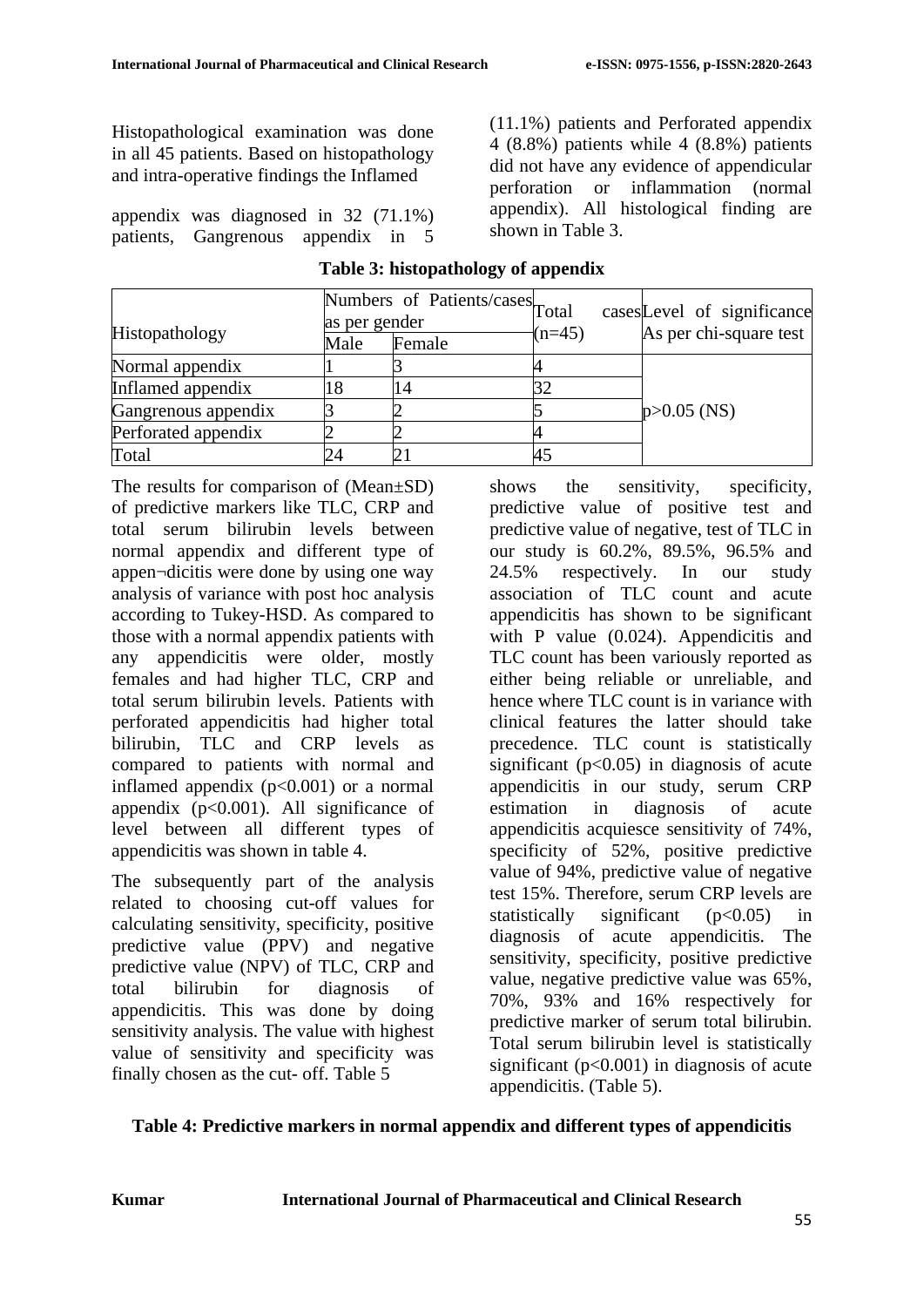| Predictive<br><b>Markers</b><br>(Mean $\pm SD$ ) | Normal<br>Appendix<br>$(n=4)$   | Inflamed<br>$(n=32)$                                                                                                      | $s(n=5)$        | s $(n=4)$       | Gangrenous Perforated p value (ANOVA)<br>Appendicitis Appendiciti Appendiciti post hoc<br>according to Tukey-HSD | analysis      |
|--------------------------------------------------|---------------------------------|---------------------------------------------------------------------------------------------------------------------------|-----------------|-----------------|------------------------------------------------------------------------------------------------------------------|---------------|
| Age (Years)                                      | $20.31 \pm$<br>4.17             | $25.18\pm7.27$ 26.68 $\pm7.47$ 29.28 $\pm8.39$ $\sim0.001*$                                                               |                 |                 | ${<}0.007$ \$                                                                                                    | , <0.001#     |
| <b>TLC</b>                                       |                                 | $\left  6.98 \pm 2.23 \right  12.27 \pm 4.18 \left  14.47 \pm 3.29 \right  15.27 \pm 3.50 \right  < 0.001$ <sup>*</sup> , |                 |                 |                                                                                                                  | <0.001#       |
| <b>CRP</b>                                       |                                 | $5.87 \pm 0.47$  11.38 $\pm$ 4.17  13.58 $\pm$ 4.82  15.87 $\pm$ 6.10                                                     |                 |                 | $<0.001*$ ,<br>$< 0.001$ \$                                                                                      | $<0.001$ #,   |
| <b>Bilirubin</b>                                 | $2.12 \pm 0.45$ 2.68 $\pm 0.60$ |                                                                                                                           | $3.91 \pm 0.37$ | $4.58 \pm 0.58$ | $< 0.725*$<br>$< 0.001$ \$                                                                                       | $, <0.001$ #, |

\*: Normal Appendix versus Inflamed Appendicitis, \*\*: Normal Appendix versus Perforated Appendicitis, \*\*\*: Inflamed Appendicitis versus Perforated Appendicitis

### **Table 5: Predictive markers in diagnosis of acute appendicitis and association with histopathology**

| Predictive<br>markers                   | <b>Status</b><br>predictive<br>markers | Histopathological<br>of <sub>(HPE)</sub><br><b>Status</b> |          | values     | $(\%)$ | p-value          |
|-----------------------------------------|----------------------------------------|-----------------------------------------------------------|----------|------------|--------|------------------|
|                                         |                                        | Positive                                                  | Negative |            |        |                  |
| Total<br>leucocytes<br>count            | Positive                               | 25                                                        |          | <b>SEN</b> | 61.2%  |                  |
|                                         |                                        |                                                           |          | <b>SPE</b> | 90.5%  | $0.024$ (Sig.)   |
|                                         | Negative                               |                                                           |          | <b>PPV</b> | 97.5%  |                  |
|                                         |                                        | 15                                                        | 4        | <b>NPV</b> | 25.5%  |                  |
| $\overline{C}$ -<br>Reactive<br>Protein | Positive                               | 28                                                        |          | <b>SEN</b> | 75%    |                  |
|                                         |                                        |                                                           |          | <b>SPE</b> | 53%    |                  |
|                                         | Negative                               | 13                                                        |          | <b>PPV</b> | 95%    | $0.001$ (Sig.)   |
|                                         |                                        |                                                           |          | <b>NPV</b> | 16%    |                  |
| Serum<br>Total<br><b>Bilirubin</b>      | Positive                               |                                                           |          | <b>SEN</b> | 66%    |                  |
|                                         |                                        | 26                                                        |          | <b>SPE</b> | 71%    | $p=0.001$ (Sig.) |
|                                         | Negative                               | 14                                                        |          | <b>PPV</b> | 94%    |                  |
|                                         |                                        |                                                           |          | NPV        | 17%    |                  |

\* SEN; Sensitivity, SPE; Specificity, PPV; Positive Predictive Value, NPV; Negative Predictive Value

**Discussion** In our study, female high proportion is seen in the present study. Appendicitis is most frequent in the age group of 21-30

#### **Kumar International Journal of Pharmaceutical and Clinical Research**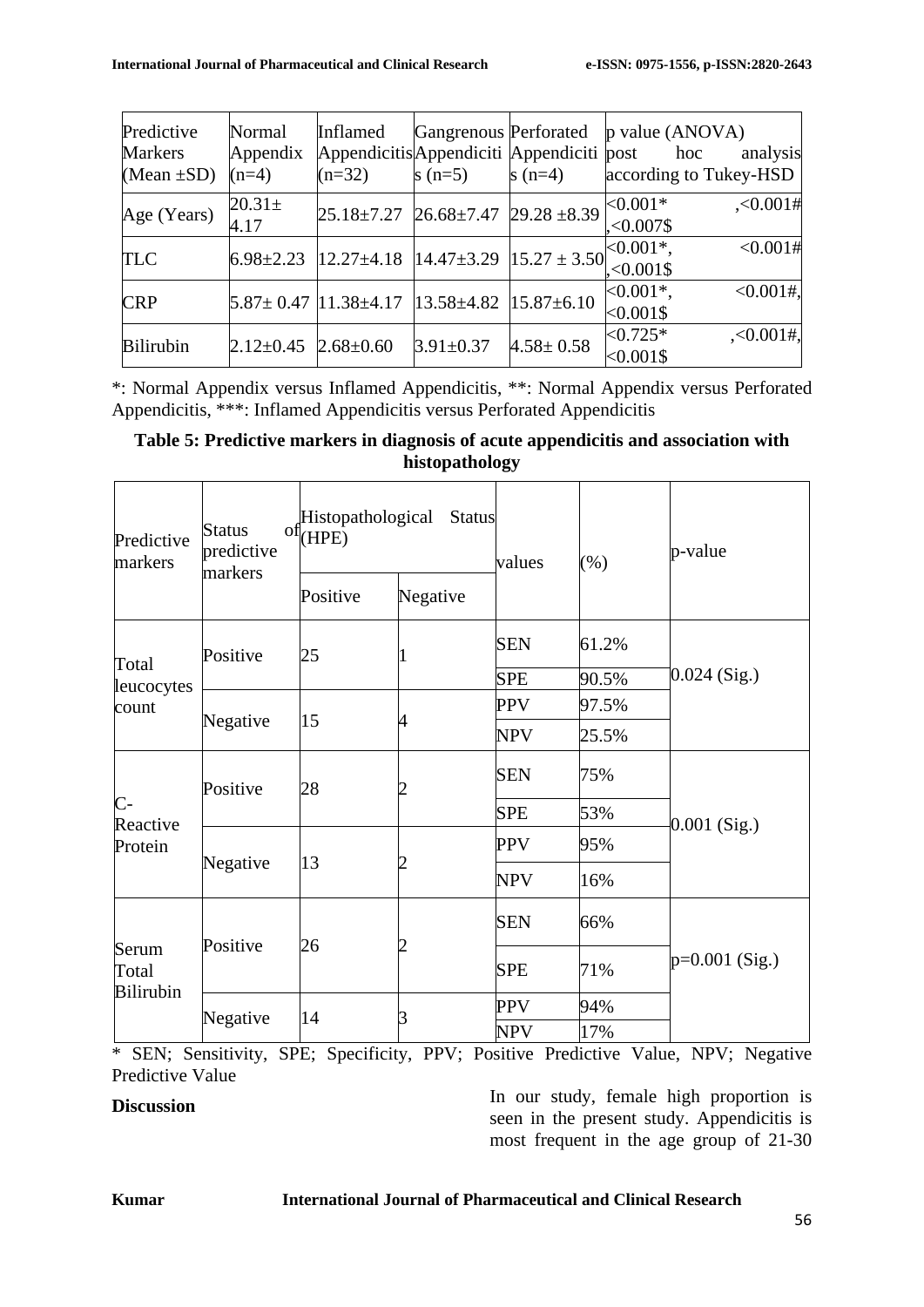years and <20 years of age group in this study. Appendicitis reaches its climax frequency in the teens and before 20 years of age. Based on histopathology and intraoperative findings Inflamed appendix was diagnosed in 32 (71.1%) patients, Gangrenous appendix in 5 (11.1%) patients and Perforated appendix 4 (8.8%) patients while 4 (8.8%) patients did not have any evidence of appendicular perforation or inflammation (normal appendix). This finding supported in study by Goonroos et al, in their study 62% female and 38% male patients had negative appendicectomies.[16] The diagnostic accuracy of acute appendicitis in women of child bearing age group was low because of thus numerous circumstances mimicking appendicitis. Among the 80 patients reported positive on HPE examination, 70 cases were reported to have inflamed appendix, rest 18 cases were reported to have complication of acute appendicitis.

In our study, As compared to those with a normal appendix patients with any appendicitis were older, mostly females and had higher TLC, CRP and total serum bilirubin levels. Patients with perforated appendicitis had higher total bilirubin, TLC and CRP levels as compared

to patients with normal and inflamed appendix  $(p<0.001)$  or a normal appendix (p<0.001). This observation is supported by Patel et al, who found that the mean bilirubin levels in patients diagnosed with complicated appendicitis were higher as compared to that in patients with acute uncomplicated appendicitis.[17] This is in contrast to the findings of Sengupta A et al, who have suggested that normal TLC with normal CRP levels decrease the possibility of AA and that the patient can be discharged without more reviews.[18] Riazi et al, reports that the possibility of negative appendectomy in patients with both positive tests has been less than 10.0%.[19] In our case series, the

sensitivity, specificity, predictive value of positive test and predictive value of negative, test of TLC in our study is 61.2%, 90.5%, 97.5% and 25.5% respectively. In our study association of TLC count and acute appendicitis has shown to be significant with P value (0.024). Our results are in accordance with other studies done by previous authors.[20-22] According to study done by Goonroos et al, WBC was the test of choice in diagnosing uncomplicated acute appendicitis; however it's a poor predictor of protracted inflammation.[23] The WBC count when done individually distinguishes normal appendix from uncomplicated acute appendicitis whereas does not differentiate uncomplicated from complicated appendicitis. Coleman et al, reported that WBC is a poor predictor of severity of disease.<sup>[24]</sup> In our study, serum CRP estimation in diagnosis of acute appendicitis acquiesce sensitivity of 75%, specificity of 53%, positive predictive value of 95%, predictive value of negative test 16%. Therefore, Serum CRP levels are statistically significant (p<0.05) in diagnosis of acute appendicitis. The sensitivity and specificity in our study are considered by other studies.[25,22,23] Study done by Oosterhuis et al, showed that serial CRP measurement can improve the accuracy of diagnosing acute appendicitis.[26] Gurleyiket al in their study found that mean CRP level was 33.8 mg/l in patients with non- perforated appendix (range, 5- 85.1) mg/l and 128.5 (range, 79.2-230) mg/l in patients with perforated appendix these differences were highly significant.[27] Similarly in our study 88.8% of complicated appendix had very high value of CRP. In the present study, the sensitivity, specificity, positive predictive value, negative predictive value was 66%, 71%, 94% and 17% respectively for predictive marker of serum total bilirubin.[28] Total serum bilirubin level is statistically significant (p<0.001) in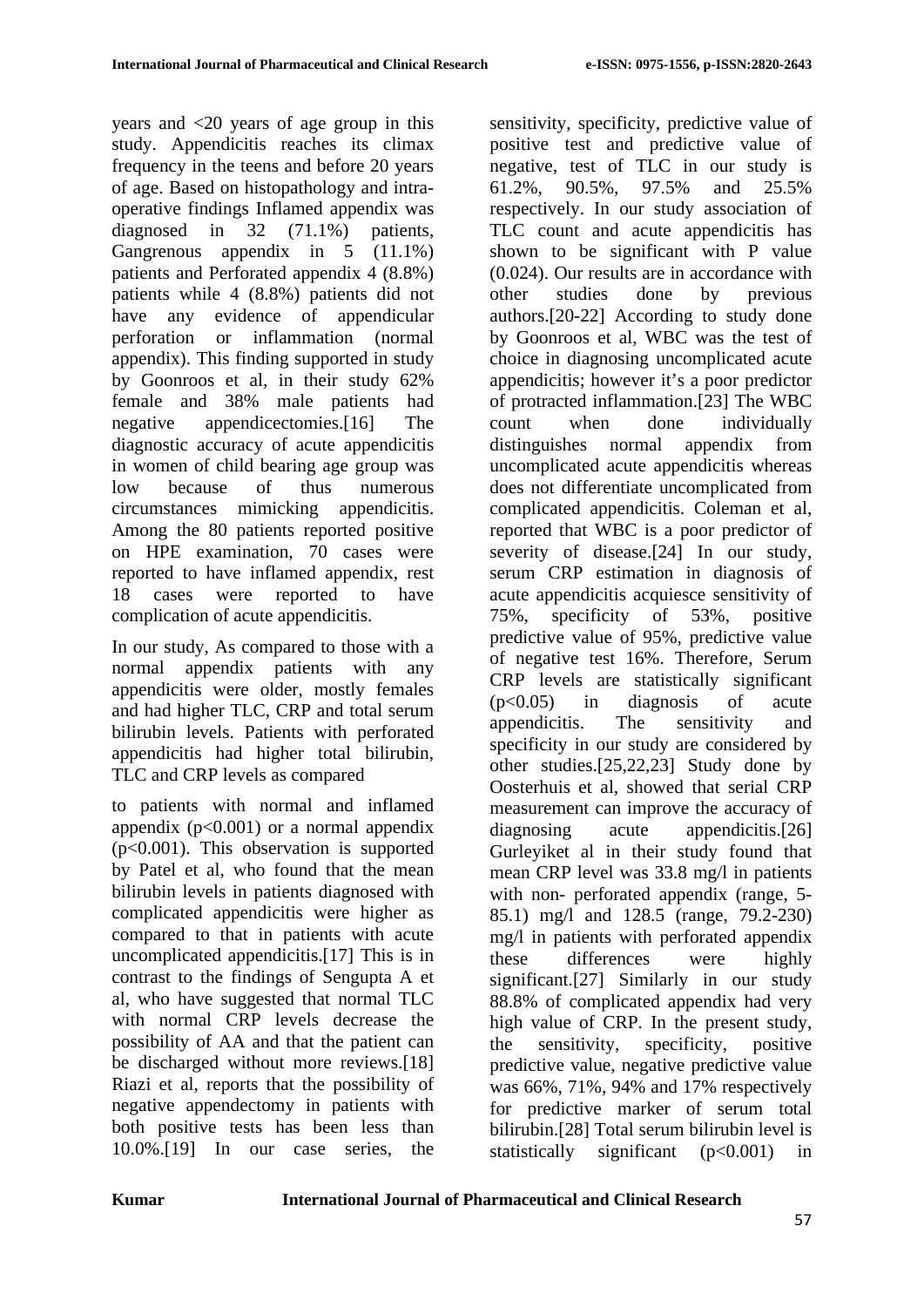diagnosis of acute appendicitis. Similarly study done by Sander et al, in his study found the mean bilirubin levels in patients with Appendicle perforation to be significantly higher than those with a nonperforated appendicitis.

#### **Conclusion**

The outcomes of this study showed that in addition to history and physical examination, some basic laboratory findings like TLC, CPR and Bilirubin may be helpful in the diagnosis and decision making of patients with suspected appendicitis. A combination of elevated levels of TLC, CRP and serum total bilirubin has high sensitivity and specificity to find out different types of appendicitis.

# **References**

- 1. Andrén-Sandberg A, Kørner H. Quantitative and qualitative aspects of diagnosing acute appendicitis. Scand J Surg. 2004; 93:4–9.
- 2. Flum DR, Morris A, Koepsell T, Dellinger EP. Has misdiagnosis of appendicitis de- creased over time? A population based analysis. JAMA. 2001;286:748–1753.
- 3. Andersson RE, Hugander A, Thulin AJ. Diagnostic accuracy and perforation rate in appendicitis: association with age and sex of the patient and with appendicectomy rate. Eur J Surg. 1992;158:37–41.
- 4. Teicher I, Landa B, Cohen M et al. Scoring system to aid in diagnoses of appendicitis. Ann Surg. 1983;198:753–759.
- 5. Alvarado A. A practical score for the early diagnosis of acute appendicitis. Ann Emerg Med. 1986;15:557–564.
- 6. Saidi RF, Ghasemi M. Role of Alvarado scores in diagnosis and treatment of suspected acute appendicitis. Am J Emerg Med. 2000;18:230–231.
- 7. Terasawa T, Blackmore CC, Bent S, Kohlwes RJ. Systematic review: computed tomog- raphy and ultrasonography to detect acute appendicitis in adults and adolescents. Ann Intern Med. 2004;141:537 546.
- 8. Pedrosa I, Lafornara M, Pandharipande PV, et al. Pregnant patients suspected of having acute appendicitis: effect of MR imaging on negative laparotomy rate and appendiceal perforation rate. Radiology. 2009;250:749–757.
- 9. Jones PF. Suspected acute appendicitis: trends in management over 30 years. Br J Surg. 2001;88:570–1,577.
- 10. Vermeulen B, Morabia A, Unger PF. Influence of white cell count on surgical deci- sion making in patients with abdominal pain in the right lower quadrant. Eur J Surg. 1995;161: 483– 486.
- 11. Birchley D. Patients with clinical acute appendicitis should have preoperative full blood count and Creactive protein assays. Ann R Coll Surg Engl. 2006;88:27–32.
- 12. Körner H, Söreide JA, Söndernaa K. Diagnostic accuracy of inflammatory markers in patients operated on for suspected acute appendicitis: a receiver operating characteris- tic curve analysis. Eur J Surg. 1999;165:679–685.
- 13. Vaughan-Shaw PG, Rees JR, Bell E, et al. Normal inflammatory markers in appendicitis: evidence from two independent cohort studies. JRSM Short Rep. 2011;2:43.
- 14. Andersson RE. Meta-analysis of the clinical and laboratory diagnosis of appendicitis. Br J Surg. 2004;91:28– 37.
- 15. Khan S. Elevated serum bilirubin in acute appendicitis: a new diagnostic tool. Kathmandu Univ Med. J 2008;6:161–165.